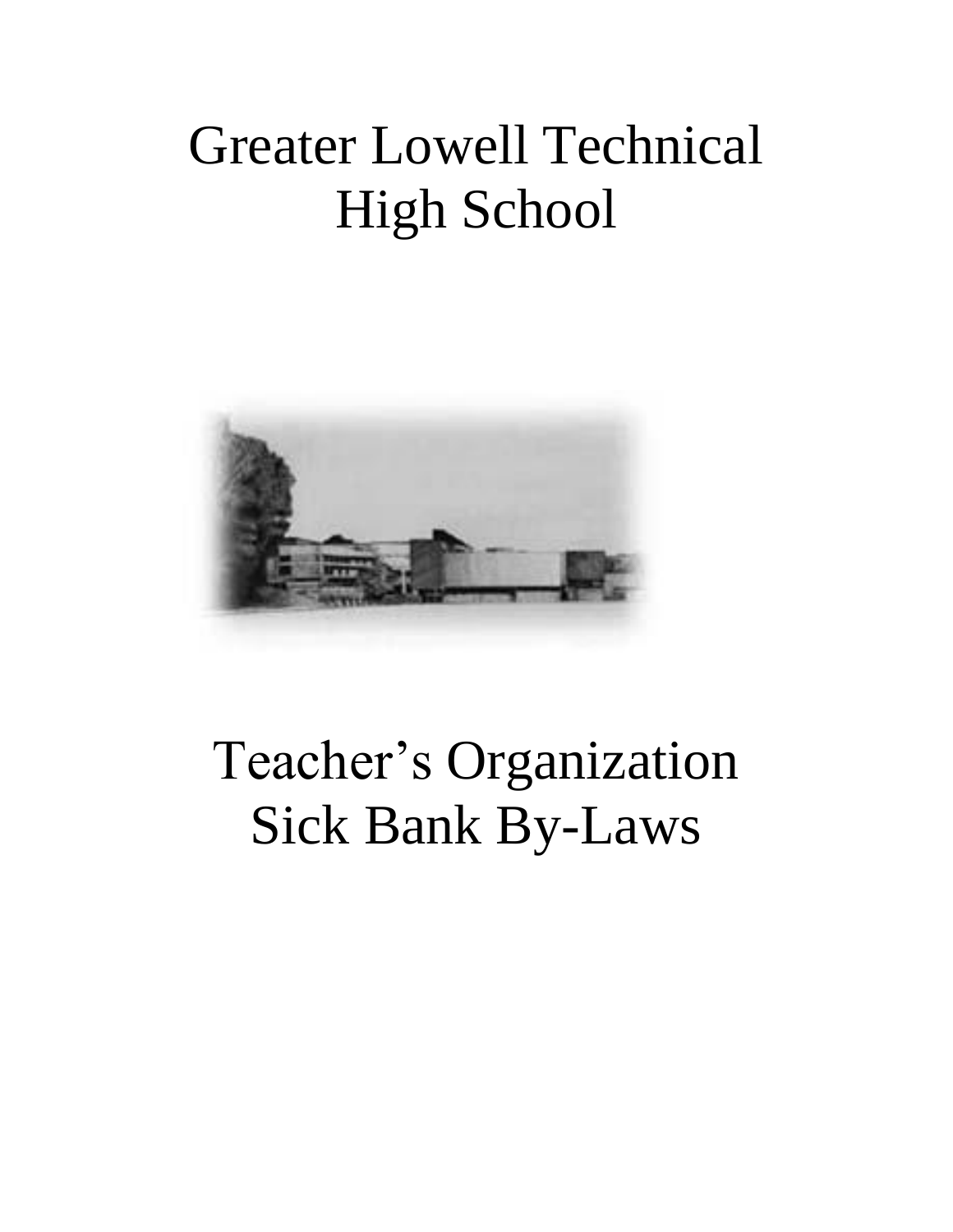- A. Effective July 1, 1998, the sick leave bank shall be maintained by the annual voluntary donation of one (1) day of the fifteen (15) days of sick leave by all teachers who wish to join. Teachers will be eligible to join only during the month of September each year except for teachers new to the system who are hired midyear who shall be given one month in which to join. The bank shall be maintained at no less than one thousand (1000) days.
- B. The sick leave bank shall be administered by a Sick Leave Bank Committee consisting of five (5) teachers. All decisions must be by majority vote. The Sick Leave Bank Committee shall determine the eligibility for the use of the bank and the amount of leave to be granted.
- C. The decision of the Sick Leave Bank Committee with respect to eligibility and entitlement shall be final and not subject to appeal.
- D. Unused days in the Sick Leave Bank shall accumulate from year to year and from contract to contract.
- E. When the sick leave bank balance exceeds the one thousand (1000) day requirement, the Sick Leave Bank Committee may elect to collect a day only from those teachers who have been enrolled in the Sick Bank for less than five (5) consecutive years.
- F. Sick Leave Bank benefits shall be available when a member, due to one period of illness or other disability, shall have missed 30 consecutive school days. Application for benefits shall be accompanied by an original certificate from the members attending physician/specialist. No photocopies or emailed copies will be accepted. The committee has the right to contact the physician or specialist for any additional information if deemed necessary. Should the committee wish to challenge the claim, the committee reserves the right to have the member examined by a physician of its choosing. Should the two physicians not agree, the two physicians shall agree on a third physician, whose decision shall be final. Expense of such third physician will be split between the member and the organization.
	- 1. Interrupted same illness:
		- a. Members who have previously drawn on the sick leave bank who qualified for benefits and returned to work and suffer a relapse shall be eligible again.
- G. Sick Leave Bank days shall only be available after the informed teacher has exhausted all but one (1) day of his entire personal sick leave, both annual and accumulated.
- H. Application for benefits shall be made in writing to the Sick Leave Bank Committee accompanied by an original doctor's certificate as to the need for an anticipated extent of extended recovery time from the illness.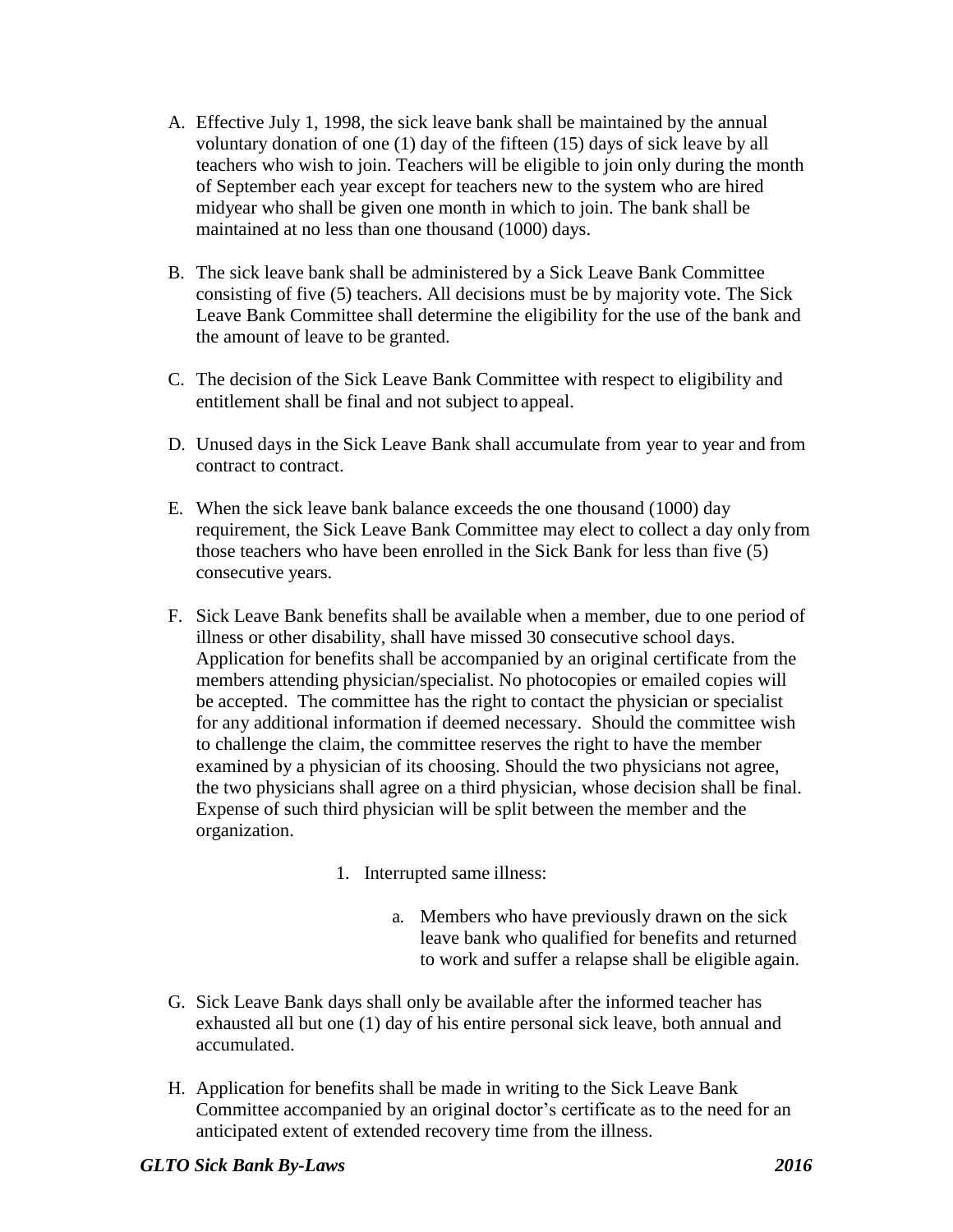- I. Subject to the foregoing requirements, the Sick Leave Bank Committee will determine the eligibility for the use of the Bank and the amount to be granted. The following general criteria shall be considered by the Committee in administering the Bank and in determining the amount of leave:
	- a. Medical evidence of serious extended illness provided by a physician or specialist.
	- b. Prior utilization of all eligible sick leave.
	- c. 30 Day Review with 180 day limit. A new application must be made every 30 days.
	- d. Any other information deemed pertinent to the committee.
- J. Upon return from extended sick leave during which benefits were received through the Sick Leave Bank, the recipient shall be entitled to commence a new accumulation of individual sick leave in accordance with the provisions of the collective bargaining agreement on the same basis as other teachers.
- K. If the Sick Leave Bank is exhausted during the school year it shall be renewed by a contribution of one (1) additional day of sick leave by each eligible member of the staff covered by this Agreement from their annual days of sick leave. To the extent that such additional days are unused at the conclusion of that school year they may be carried over to the successive school year.
- L. All sick days contributed to the bank remain property of the Sick Leave Bank.
- M. a. Any member of the Sick Leave Bank who is drawing sick leave for any type of illness or disability, and is found working at another job outside the Greater Lowell Tech will be immediately terminated from participation in the Sick Leave Bank and not allowed from drawing any more sick leave time from the bank.

b. If the Sick Leave Committee finds that any member has knowingly given false information in any part of the application process, that member will be no longer able to participate in the Sick Leave Bank.